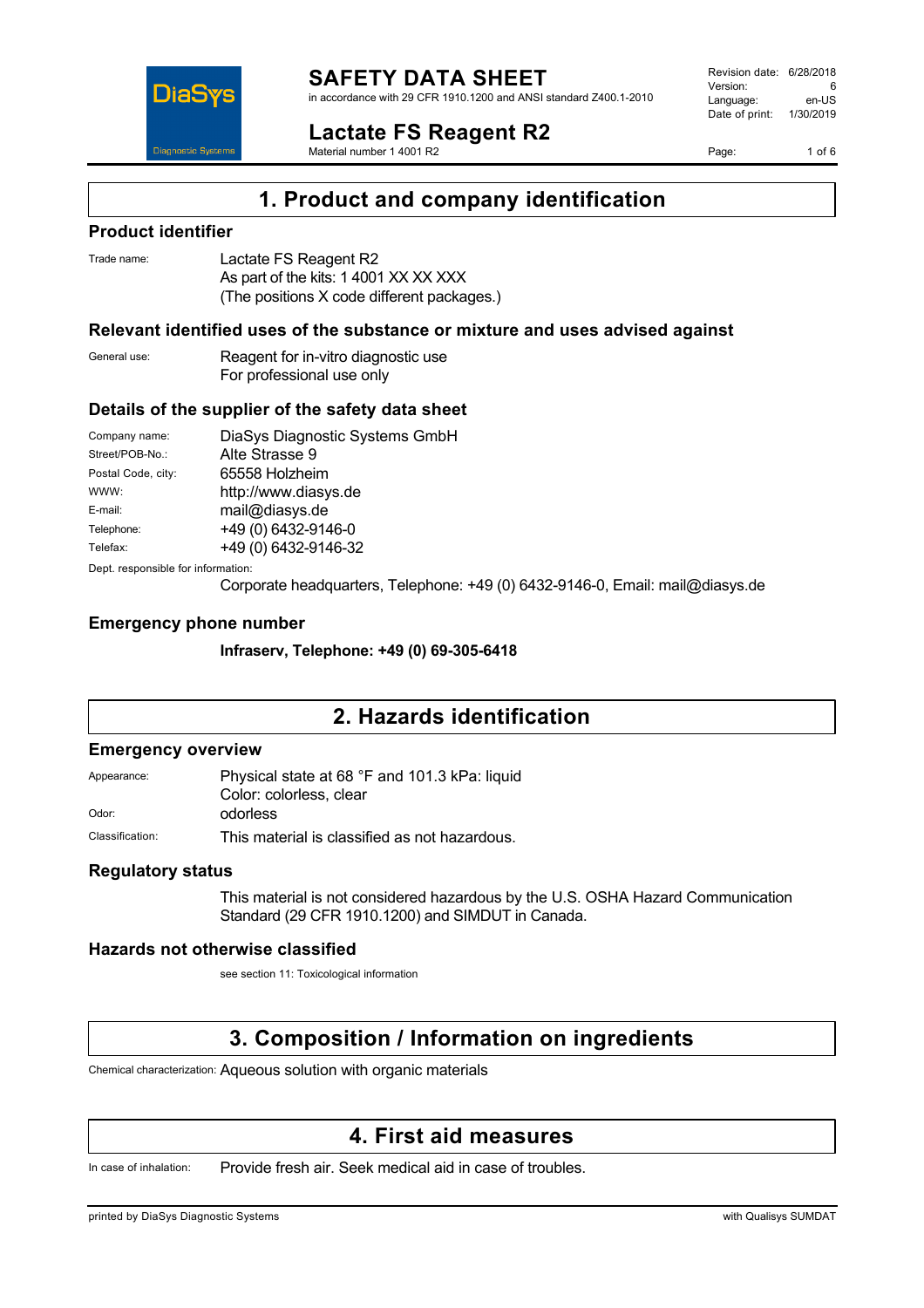

### **SAFETY DATA SHEET**

in accordance with 29 CFR 1910.1200 and ANSI standard Z400.1-2010

| Revision date: 6/28/2018 |           |
|--------------------------|-----------|
| Version:                 | 6         |
| Language:                | en-US     |
| Date of print:           | 1/30/2019 |
|                          |           |

Page: 2 of 6

| <b>Lactate FS Reagent R2</b> |  |  |
|------------------------------|--|--|
| Material number 1 4001 R2    |  |  |

Following skin contact: Change contaminated clothing. Remove residues with water. Consult a doctor if skin irritation persists. After eye contact: Immediately flush eyes with plenty of flowing water for 10 to 15 minutes holding eyelids apart. In case of troubles or persistent symptoms, consult an opthalmologist.

After swallowing: Rinse mouth immediately and drink plenty of water. Induce vomiting. Seek medical attention. Never give anything by mouth to an unconscious person.

#### **Most important symptoms/effects, acute and delayed**

After eye contact: May cause irritations.

#### **Information to physician**

Treat symptomatically.

### **5. Fire fighting measures**

Flash point/flash point range:

not combustible

Auto-ignition temperature: No data available

Suitable extinguishing media:

Product is non-combustible. Extinguishing materials should therefore be selected according to surroundings.

#### **Specific hazards arising from the chemical**

Fires in the immediate vicinity may cause the development of dangerous vapors.

Protective equipment and precautions for firefighters:

In case of surrounding fires: Wear self-contained breathing apparatus.

Additional information: Do not allow fire water to penetrate into surface or ground water.

### **6. Accidental release measures**

Personal precautions: Avoid contact with skin and eyes. Provide adequate ventilation. Wear appropriate protective equipment. Environmental precautions:

Do not allow to penetrate into soil, waterbodies or drains.

Methods for clean-up: Soak up with absorbent materials such as sand, siliceus earth, acid- or universal binder. Store in special closed containers and dispose of according to ordinance. Wash spill area with plenty of water.

## **7. Handling and storage**

#### **Handling**

Advices on safe handling: Avoid contact with skin and eyes. Keep all containers, equipment and working place clean. Provide adequate ventilation, and local exhaust as needed. Wear appropriate protective equipment. Wash hands before breaks and after work. Do not eat, drink or smoke when using this product.

#### **Storage**

Requirements for storerooms and containers:

Keep containers tightly closed and at a temperature between 35.6 °F and 46.4 °F. Do not freeze. Protect from light. Keep sterile.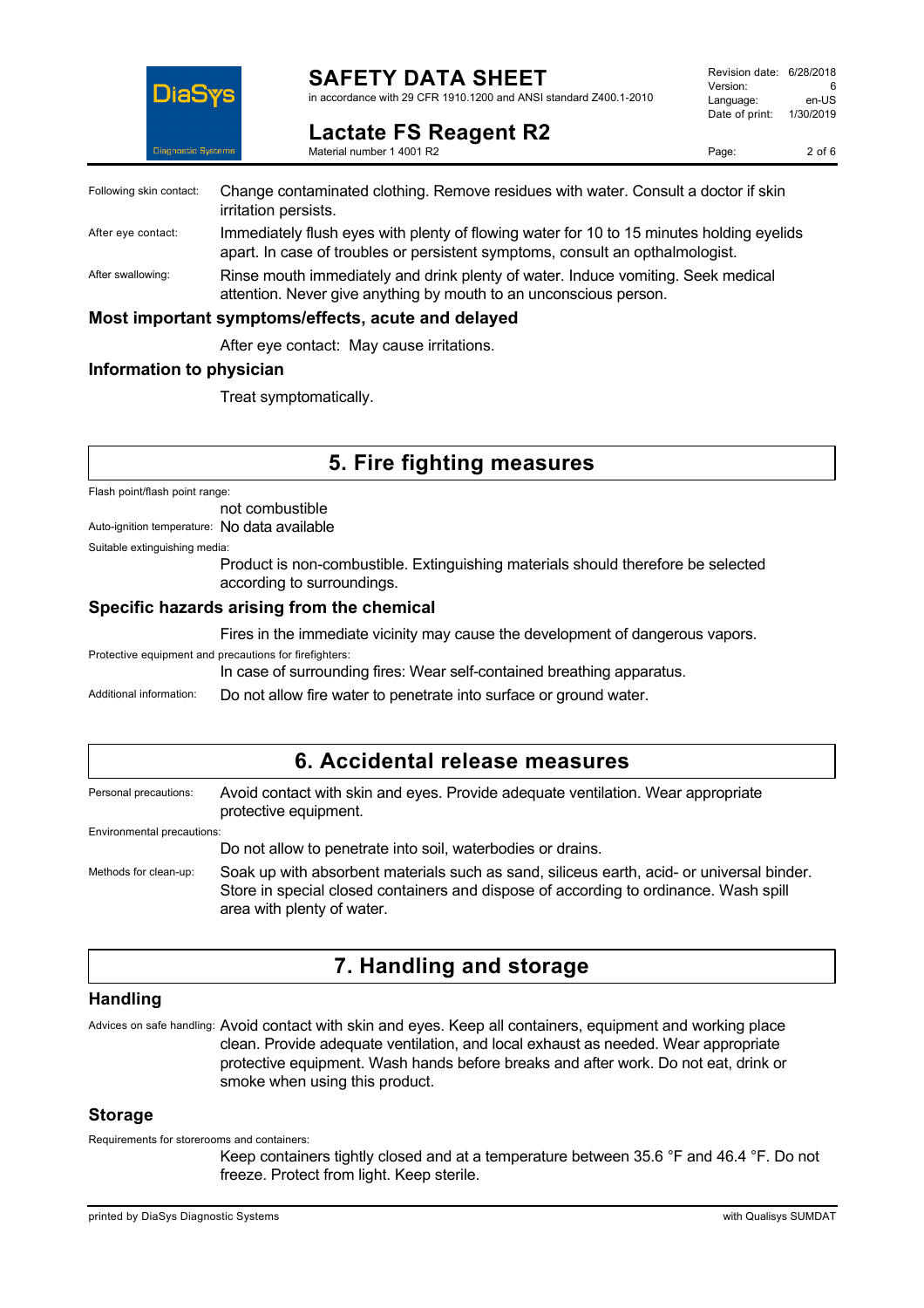## **Lactate FS Reagent R2**

Material number 1 4001 R2

Page: 3 of 6

Hints on joint storage: Do not store together with: strong acids, alkalis.

## **8. Exposure controls / personal protection**

#### **Engineering controls**

Provide adequate ventilation, and local exhaust as needed. See also information in chapter 7, section storage.

#### **Personal protection equipment (PPE)**

| Eye/face protection             | Tightly sealed goggles according to OSHA Standard - 29 CFR: 1910.133 or ANSI<br>Z87.1-2010.                                                                                                                                    |
|---------------------------------|--------------------------------------------------------------------------------------------------------------------------------------------------------------------------------------------------------------------------------|
| Skin protection                 | Wear suitable protective clothing.                                                                                                                                                                                             |
|                                 | Protective gloves according to OSHA Standard - 29 CFR: 1910.138.<br>Glove material: Nitrile rubber - Breakthrough time: >480 min.<br>Observe glove manufacturer's instructions concerning penetrability and breakthrough time. |
| Respiratory protection:         | Provide adequate ventilation.                                                                                                                                                                                                  |
| General hygiene considerations: |                                                                                                                                                                                                                                |
|                                 | Change contaminated clothing. Wash hands before breaks and after work. Do not eat,<br>drink or smoke when using this product.                                                                                                  |

## **9. Physical and chemical properties**

#### **Information on basic physical and chemical properties**

| Appearance:                              | Physical state at 68 °F and 101.3 kPa: liquid<br>Color: colorless, clear |
|------------------------------------------|--------------------------------------------------------------------------|
| Odor:                                    | odorless                                                                 |
| Odor threshold:                          | No data available                                                        |
| pH value:                                | at $77 °F: 2.6$                                                          |
| Melting point/freezing point:            | No data available                                                        |
| Initial boiling point and boiling range: | No data available                                                        |
| Flash point/flash point range:           | not combustible                                                          |
| Evaporation rate:                        | No data available                                                        |
| Flammability:                            | No data available                                                        |
| Explosion limits:                        | No data available                                                        |
| Vapor pressure:                          | No data available                                                        |
| Vapor density:                           | No data available                                                        |
| Density:                                 | at 68 °F: 1.010 g/mL                                                     |
| Water solubility:                        | completely miscible                                                      |
| Partition coefficient: n-octanol/water:  | No data available                                                        |
| Auto-ignition temperature:               | No data available                                                        |
| Thermal decomposition:                   | No data available                                                        |
| Additional information:                  | No data available                                                        |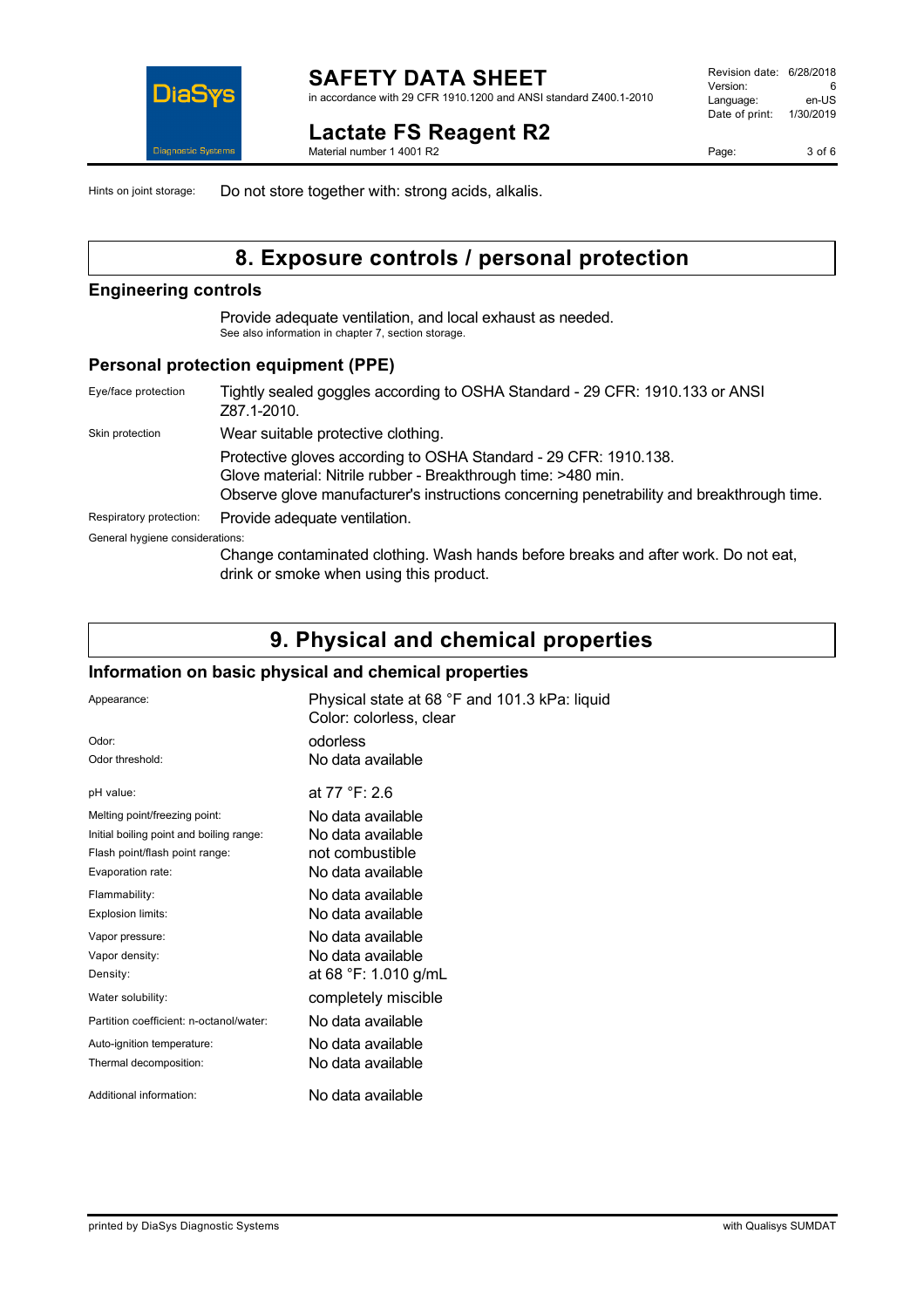

#### **SAFETY DATA SHEET** in accordance with 29 CFR 1910.1200 and ANSI standard Z400.1-2010

**Lactate FS Reagent R2**

Material number 1 4001 R2

Revision date: 6/28/2018 Version: 6<br>
Language: en-US Language: Date of print: 1/30/2019

Page: 4 of 6

| 10. Stability and reactivity                                |                                                                                                                     |  |
|-------------------------------------------------------------|---------------------------------------------------------------------------------------------------------------------|--|
| Reactivity:                                                 | No data available                                                                                                   |  |
| Chemical stability:                                         | Product is stable under normal storage conditions.                                                                  |  |
| Possibility of hazardous reactions                          | No hazardous reactions known.                                                                                       |  |
| Conditions to avoid:                                        | Protect against heat /sun rays.                                                                                     |  |
| Incompatible materials:                                     | Strong acids and alkalis                                                                                            |  |
| Hazardous decomposition products:<br>Thermal decomposition: | No hazardous decomposition products when regulations for storage and handling are<br>observed.<br>No data available |  |
|                                                             |                                                                                                                     |  |

## **11. Toxicological information**

#### **Toxicological tests**

| Toxicological effects: | Acute toxicity (oral): Lack of data.                              |
|------------------------|-------------------------------------------------------------------|
|                        | Acute toxicity (dermal): Lack of data.                            |
|                        | Acute toxicity (inhalative): Lack of data.                        |
|                        | Skin corrosion/irritation: Lack of data.                          |
|                        | Serious eye damage/irritation: Lack of data.                      |
|                        | Sensitisation to the respiratory tract: Lack of data.             |
|                        | Skin sensitisation: Lack of data.                                 |
|                        | Germ cell mutagenicity/Genotoxicity: Lack of data.                |
|                        | Carcinogenicity: Lack of data.                                    |
|                        | Reproductive toxicity: Lack of data.                              |
|                        | Effects on or via lactation: Lack of data.                        |
|                        | Specific target organ toxicity (single exposure): Lack of data.   |
|                        | Specific target organ toxicity (repeated exposure): Lack of data. |
|                        | Aspiration hazard: Lack of data.                                  |
|                        |                                                                   |

#### **Symptoms**

After eye contact: May cause irritations.

## **12. Ecological information**

#### **Ecotoxicity**

Further details: No data available

#### **Mobility in soil**

No data available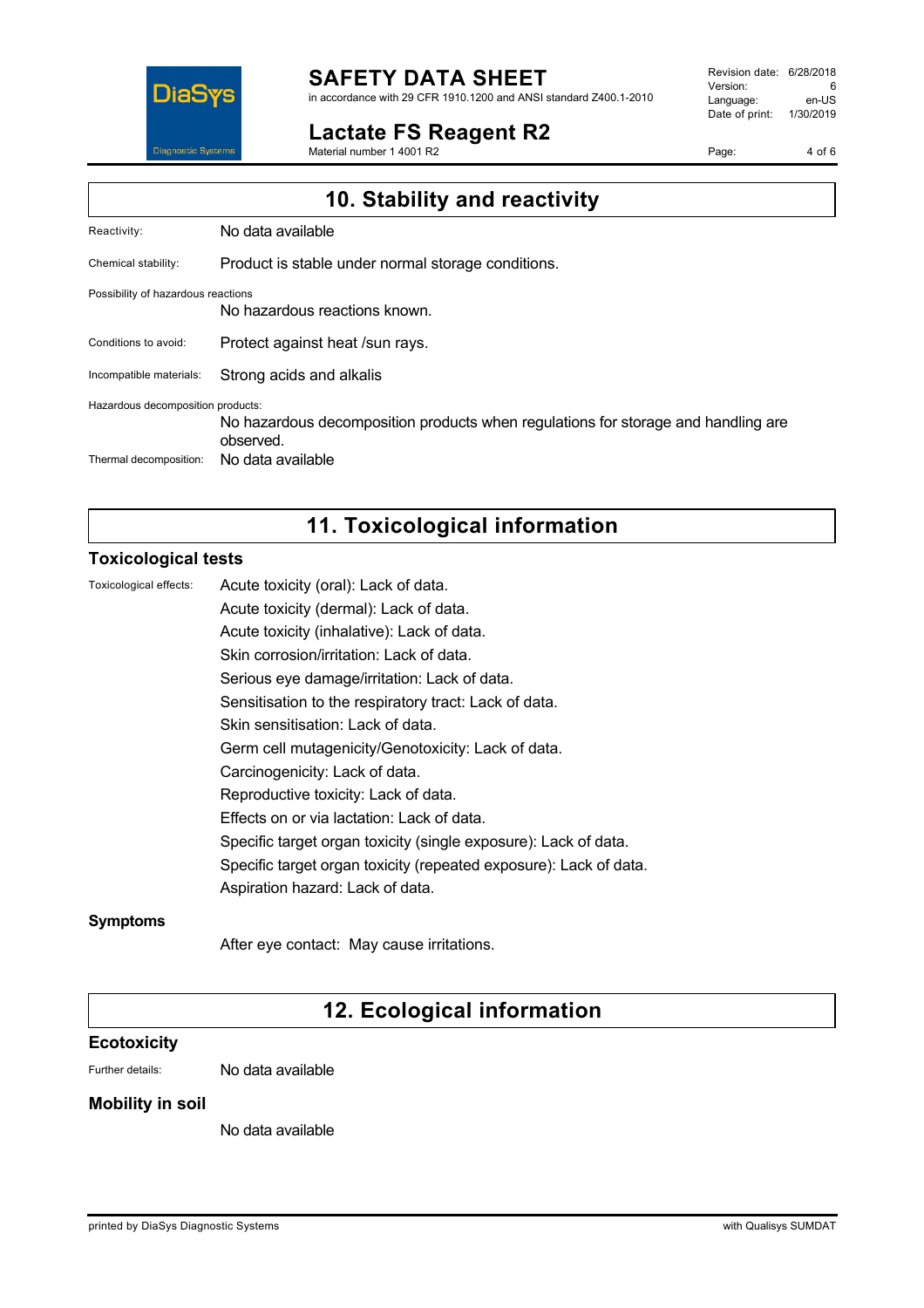

## **Lactate FS Reagent R2**

Material number 1 4001 R2

Page: 5 of 6

#### **Persistence and degradability**

Further details: No data available

#### **Additional ecological information**

General information: Do not allow to enter into ground-water, surface water or drains.

### **13. Disposal considerations**

#### **Product**

Recommendation: Special waste. Dispose of waste according to applicable legislation.

#### **Contaminated packaging**

Recommendation: Dispose of waste according to applicable legislation. Non-contaminated packages may be recycled.

### **14. Transport information**

#### **USA: Department of Transportation (DOT)**

| Proper shipping name: | Not restricted |
|-----------------------|----------------|
|                       |                |

#### **Sea transport (IMDG)**

| Proper shipping name: | Not restricted |
|-----------------------|----------------|
| Marine pollutant:     | no             |

#### **Air transport (IATA)**

Proper shipping name: Not restricted

#### **Further information**

No dangerous good in sense of these transport regulations.

### **15. Regulatory information**

#### **National regulations - Great Britain**

Hazchem-Code:

## **16. Other information**

#### Hazard rating systems: **0 0 0** NFPA Hazard Rating: Health: 0 (Minimal) Fire: 0 (Minimal) Reactivity: 0 (Minimal) HMIS Version III Rating: Health: 0 (Minimal)

 Flammability: 0 (Minimal) Physical Hazard: 0 (Minimal) Personal Protection: B